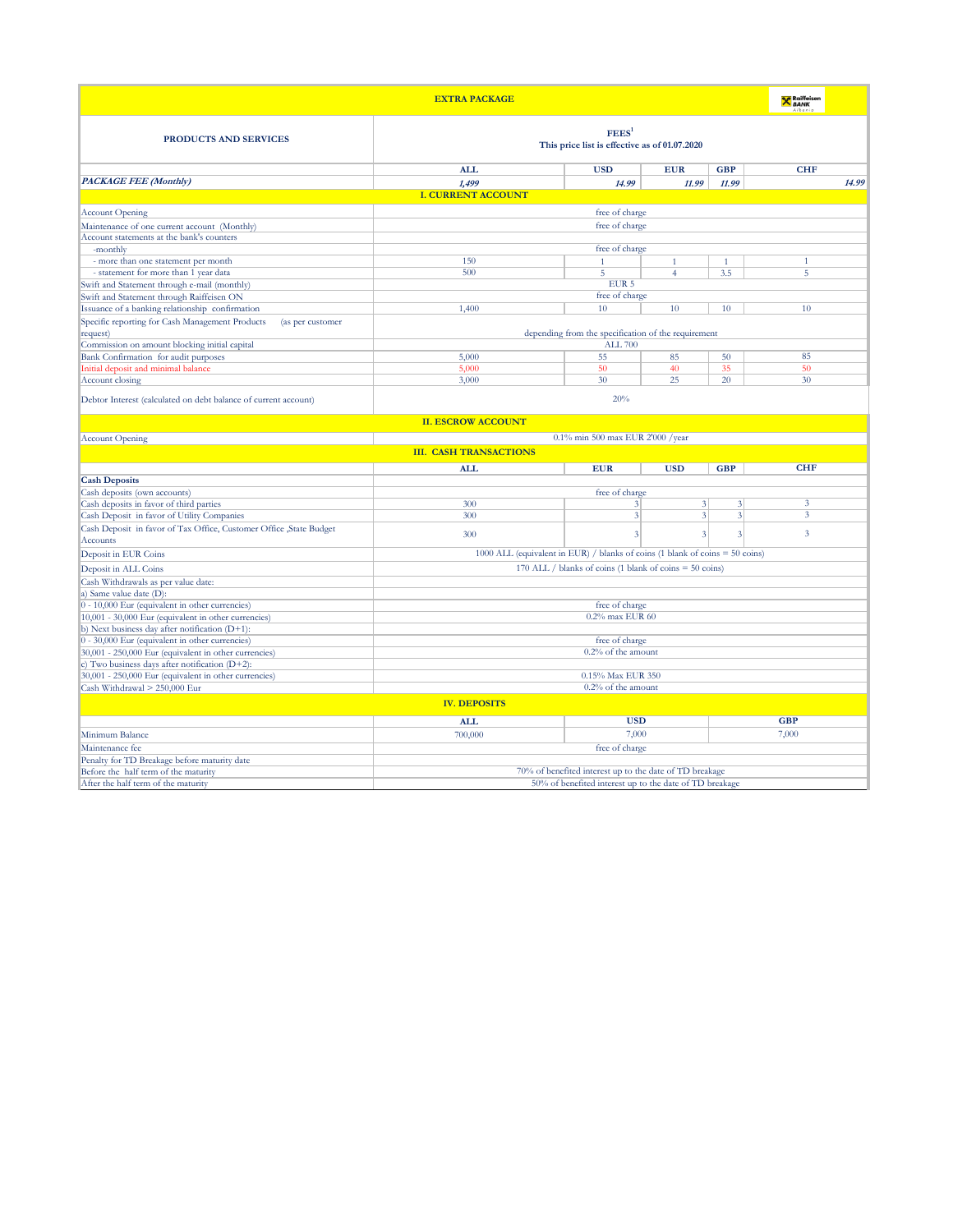| <b>V. PAYMENTS</b>                                                             |                                                                      |                                          |                           |            |            |                                             |
|--------------------------------------------------------------------------------|----------------------------------------------------------------------|------------------------------------------|---------------------------|------------|------------|---------------------------------------------|
|                                                                                | <b>ALL</b>                                                           | <b>EUR</b>                               | <b>USD</b>                |            |            | Other Foreign Currencies (in ALL)           |
| 1. Transaction fees                                                            |                                                                      |                                          |                           |            |            |                                             |
| 1.1. Incoming Payments                                                         |                                                                      | free of charge                           |                           |            |            |                                             |
| - Accounts within RBAL                                                         |                                                                      |                                          |                           |            |            |                                             |
| - Incoming from other Banks                                                    | free of charge                                                       | $0.08\%$ min 5<br>max 60                 | $0.08\%$ min 5<br>max 60  |            |            |                                             |
|                                                                                |                                                                      |                                          |                           |            |            | 0.08% min ALL 500 max ALL 6,000             |
| 1.2. Outgoing Payments <sup>2</sup><br>- Accounts within RBAL (Paper based)    | 200                                                                  | $\overline{2}$                           | $\overline{2}$            |            |            | 200                                         |
| - Accounts within RBAL (Electronically)                                        |                                                                      | free of charge                           |                           |            |            |                                             |
|                                                                                | Up to ALL 1.5 mln: ALL 500;                                          | $0.3\%$ min 20                           | $0.3\%$ min 20            |            |            |                                             |
| - Outgoing to other Banks (Paper Based)                                        | Over 1.5 mln: ALL 1,500                                              | max 200                                  | max 200                   |            |            | 0.3% min 2,000 max 20,000                   |
|                                                                                | Up to ALL 20.000 - 0                                                 |                                          |                           |            |            |                                             |
| - Outgoing to other Banks (Electronically)                                     | From ALL 20.001 - 1.500.000 - ALL 250                                | $0.07\%$ min 6                           | $0.07\%$ min 6;           |            |            |                                             |
|                                                                                | Over ALL 1.500.001 - ALL 400                                         | max 70<br>EUR 0 - 10.000                 | max 75                    |            |            | 0.07% min 850; max 9,520                    |
|                                                                                | Up to 1.5 mln: ALL 500;                                              | $0.2%$ [min 6                            |                           |            |            |                                             |
| Beneficiary account is in another bank within Albania (payment in branch)      | over 1.5 mln: ALL 1,500                                              | ; max 20]                                | $0.3\%$ min 20            |            |            |                                             |
|                                                                                |                                                                      | Over EUR 10.000                          | max 250                   |            |            | 0.3% min 2,000 max 25,000                   |
|                                                                                | Up to ALL $20.000 - 0$<br>From ALL 20.001 - 1.500.000 - ALL 250 over | $0.1\%$ [min 3; max                      |                           |            |            |                                             |
| Beneficiary account is in another bank within Albania (payment electronically) | ALL 1.500.001 - ALL 450                                              | 25                                       | $0.08\%$ min 9;<br>max 80 |            |            | 0.08% min 1.100; max 10.200                 |
| 1.3 Periodic Payments                                                          | 150                                                                  | $\mathbf{1}$                             | 1                         |            |            | 150                                         |
| 1.4 Direct Debit( Payments in Favour of Utilities Payments)                    |                                                                      | free of charge                           |                           |            |            |                                             |
|                                                                                |                                                                      |                                          |                           |            |            |                                             |
| 2. Other fees(applicable for paper based and electronic transactions)          | <b>ALL</b>                                                           | <b>EUR</b>                               | <b>USD</b>                | <b>GBP</b> | <b>CHF</b> | <b>Other Foreign</b><br>Currencies (in ALL) |
| 2.1 SWIFT/payment                                                              | N/A                                                                  | 6                                        | 9                         | 5          | 9          | 750                                         |
| 2.2 SWIFT/payment Domestic                                                     | N/A                                                                  | free of charge                           | N/A                       | N/A        | N/A        | N/A                                         |
| 2.3 Urgency fee/payment                                                        | free of charge                                                       | 20                                       | 25                        | 17         | 25         | 1500                                        |
| 2.4 Urgency fee/ Domestic payment                                              | free of charge                                                       | free of charge                           | 25                        | 17         | 25         | 1500                                        |
| 2.5 "OUR" Commission                                                           | N/A                                                                  | 35                                       | 25                        | 30         | 55         | 4,400                                       |
| 2.6"OUR" Commission Domestic<br>2.7 Investigation Fees                         | N/A                                                                  | free of charge                           | 25                        | 30         | 55         | 4,400                                       |
| Outgoing                                                                       |                                                                      |                                          |                           |            |            |                                             |
|                                                                                | ALL 1.000 + Beneficiary's bank commissions (if                       |                                          |                           |            |            |                                             |
|                                                                                | aplicable)                                                           |                                          |                           |            |            |                                             |
| Payment investigation/amendment fee                                            |                                                                      | 15<br><b>EUR 10+</b>                     | 20                        | 13         | 20         | 1,500                                       |
|                                                                                | ALL 1.000 + Beneficiary's bank commissions (if                       | beneficiary bank                         |                           |            |            |                                             |
|                                                                                | aplicable)                                                           | commission (if                           |                           |            |            |                                             |
| Payment investigation/amendment fee Domestic                                   |                                                                      | applicable)                              | 20                        | 13         | 20         | 1,500                                       |
|                                                                                |                                                                      |                                          |                           |            |            |                                             |
| Incoming                                                                       |                                                                      |                                          |                           |            |            |                                             |
|                                                                                | $600 +$ ordering bank commission (if applicable)                     |                                          |                           |            |            |                                             |
| Payment investigation /amendment/return fee                                    |                                                                      | 25                                       | 35                        | 20         | 35         | 2,000                                       |
|                                                                                |                                                                      | EUR $6 +$                                |                           |            |            |                                             |
|                                                                                | $600 +$ ordering bank commission (if applicable)                     | beneficiary bank<br>commission (if       |                           |            |            |                                             |
| Payment investigation / amendment/return fee Domestic                          |                                                                      | applicable)                              | 35                        | 20         | 35         | 2,000                                       |
| 3. Payments with Raiffeisen Bank Kosovo(paper based and electronically)        |                                                                      |                                          |                           |            |            |                                             |
| Incoming payments                                                              | N/A                                                                  | <b>EUR 10</b>                            | <b>Equivalent EUR</b>     | N/A        | N/A        | N/A                                         |
|                                                                                |                                                                      |                                          |                           |            |            |                                             |
| <b>Outgoing Payments</b>                                                       | N/A                                                                  | <b>EUR 10</b>                            | <b>Equivalent EUR</b>     | N/A        | N/A        | N/A                                         |
|                                                                                |                                                                      |                                          |                           |            |            |                                             |
| "OUR" commission                                                               | N/A                                                                  | <b>EUR 10</b>                            | <b>Equivalent EUR</b>     | N/A        | N/A        | N/A                                         |
| 4. Payments with Raiffeisen Network Banks <sup>3</sup>                         |                                                                      |                                          |                           |            |            |                                             |
| For Outgoing and Incoming payments within the Network Banks EUR                |                                                                      |                                          |                           |            |            |                                             |
| (paperbased)                                                                   |                                                                      | 30% discount from the actual commissions |                           |            |            |                                             |
|                                                                                | <b>VI. DEBIT CARD MASTER</b>                                         |                                          |                           |            |            |                                             |
| <b>Debit Card MASTER</b>                                                       |                                                                      | ALL / EUR                                |                           |            |            |                                             |
| <b>Monthly Commission</b>                                                      |                                                                      | $\boldsymbol{0}$                         |                           |            |            |                                             |
| Card delivery charge                                                           |                                                                      |                                          |                           |            |            |                                             |
| New card issued by Bank                                                        |                                                                      | $\boldsymbol{0}$                         |                           |            |            |                                             |
| Normal card renewal                                                            |                                                                      | $\boldsymbol{0}$                         |                           |            |            |                                             |
| Card reprint by customer request                                               |                                                                      | 400all / 3 eur                           |                           |            |            |                                             |
| Reprint of lost/stolen/damaged card                                            |                                                                      | 400 /3 eur                               |                           |            |            |                                             |
| <b>PIN</b> delivery charge                                                     |                                                                      |                                          |                           |            |            |                                             |
| First new PIN issued by Bank                                                   |                                                                      | $\mathbf{0}$                             |                           |            |            |                                             |
| Customer request for PIN reprint or new PIN                                    | 200 all / 2 eur                                                      |                                          |                           |            |            |                                             |
| <b>Transaction</b> fees                                                        |                                                                      |                                          |                           |            |            |                                             |
| <b>Cash Withdrawals</b>                                                        |                                                                      |                                          |                           |            |            |                                             |
| Cash withdrawal on RBAL ATM                                                    |                                                                      | $\mathbf{0}$                             |                           |            |            |                                             |
| Cash withdrawal at RBAL counter (Manual Cash)                                  |                                                                      | $\overline{0}$                           |                           |            |            |                                             |
| Domestic cash withdrawal at not RBAL ATM                                       | 1.25% (Min. 300 all/ 2.5 eur)                                        |                                          |                           |            |            |                                             |
| Domestic cash withdrawal at not RBAL counter (Manual Cash)                     | 2.75% (Min. 400 all / 3 eur)                                         |                                          |                           |            |            |                                             |
| International cash withdrawal at ATM                                           | 2% (Min. 300 all / 2.5 eur)                                          |                                          |                           |            |            |                                             |
| International cash withdrawal at Counter (Manual Cash)                         | 2.5% (Min. 500 all / 4 cur)                                          |                                          |                           |            |            |                                             |
| <b>Balance Enquiries at ATM</b>                                                |                                                                      |                                          |                           |            |            |                                             |
| Balance Enquiry on RBAL ATM                                                    | $\mathbf{0}$                                                         |                                          |                           |            |            |                                             |
| Domestic Balance Enquiry at not RBAL ATM                                       | 100all (equivalent)                                                  |                                          |                           |            |            |                                             |
| <b>International Balance Enquiries</b>                                         | 100all (equivalent)                                                  |                                          |                           |            |            |                                             |
| Purchases paid by card at Point of Sale (POS)                                  |                                                                      |                                          |                           |            |            |                                             |
|                                                                                |                                                                      |                                          |                           |            |            |                                             |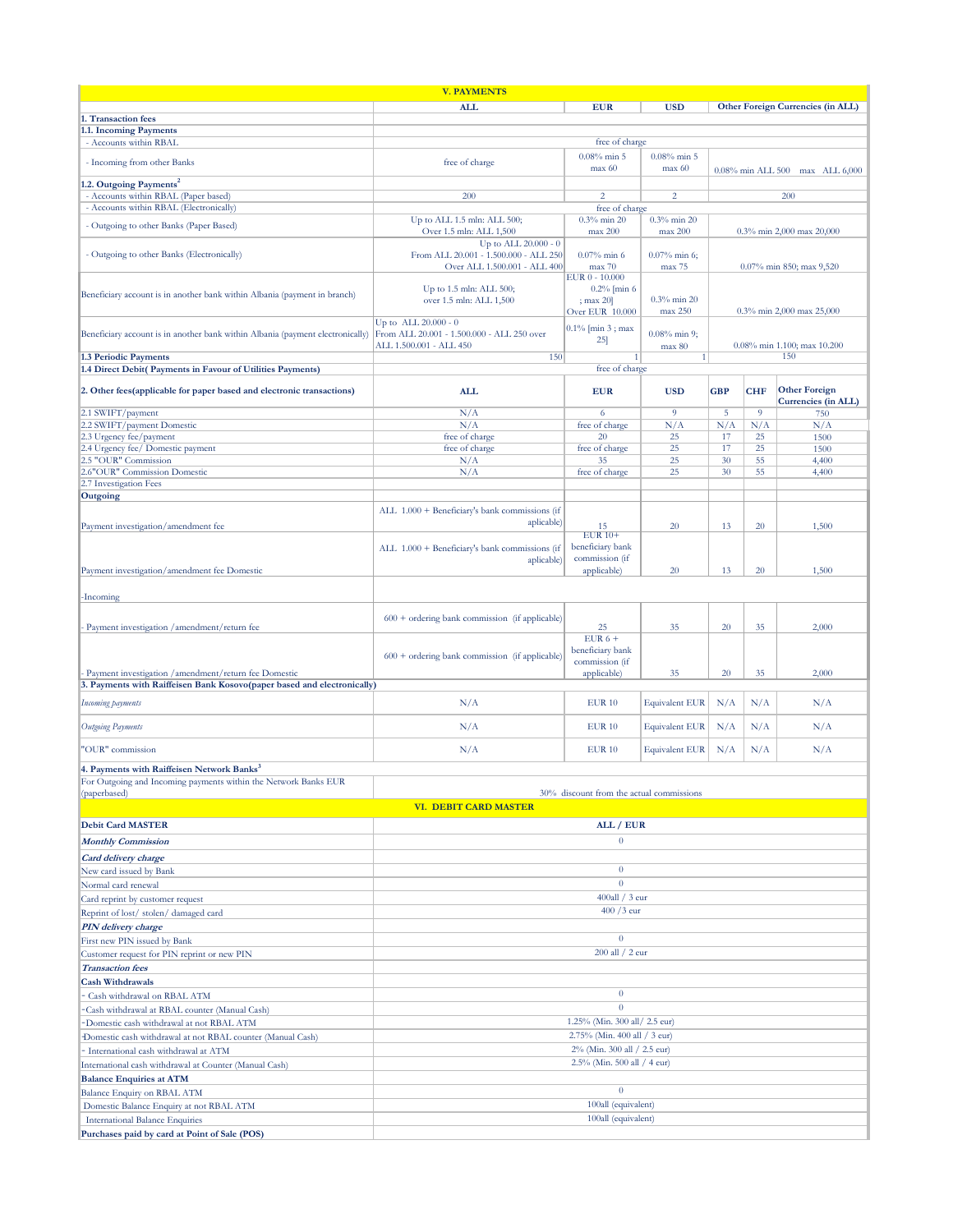| At RBAL Point of Sale (POS)                                    |                            |
|----------------------------------------------------------------|----------------------------|
| -Domestic at not RBAL Point of Sale (POS)                      | $\theta$                   |
| -At International Point of Sale (POS)                          | 1.5%                       |
| <b>Action Fees</b>                                             |                            |
| Annual fee for the main card                                   | $\theta$                   |
| Annual fee for the supplementary card                          | $\theta$                   |
| Permanent card blocking fee at customer request (card closure) | $\theta$                   |
| Permanent card blocking fee for lost/stolen/damaged cards      | 500 all / 4 eur            |
| Temporary card blocking (includes unblocking of the card)      | $501$ all $/$ 4 eur        |
| <b>Card Limits</b>                                             |                            |
| Total withdrawal value per day for cash withdrawals            | 160,000 all / 1200 eur     |
| Total withdrawal value per week for cash withdrawals           | 800,000 all / 6000 eur     |
| Total withdrawal value per month for cash withdrawals          | 3,200,000 all / 24,000 eur |
| Total no. of transactions per day for cash withdrawals         | 20                         |
| Total no. of transactions per week for cash withdrawals        | 100                        |
| Total no. of transactions per month for cash withdrawals       | 400                        |
| Total transaction value per day for Cash Withdrawals + POS     | 360,000 all / 3,900 eur    |
| Total transaction value per week for Cash Withdrawals + POS    | 1,800,000 all / 19,500 eur |
| Total transaction value per month for Cash Withdrawals + POS   | 7,200,000 all / 78,000 eur |
| Total no. of transactions per day for Cash Withdrawals + POS   | 30                         |
| Total no. of tranasactions per week for Cash Withdrawals + POS | 150                        |
| Total no. of transactions per month for Cash Withdrawals + POS | 750                        |